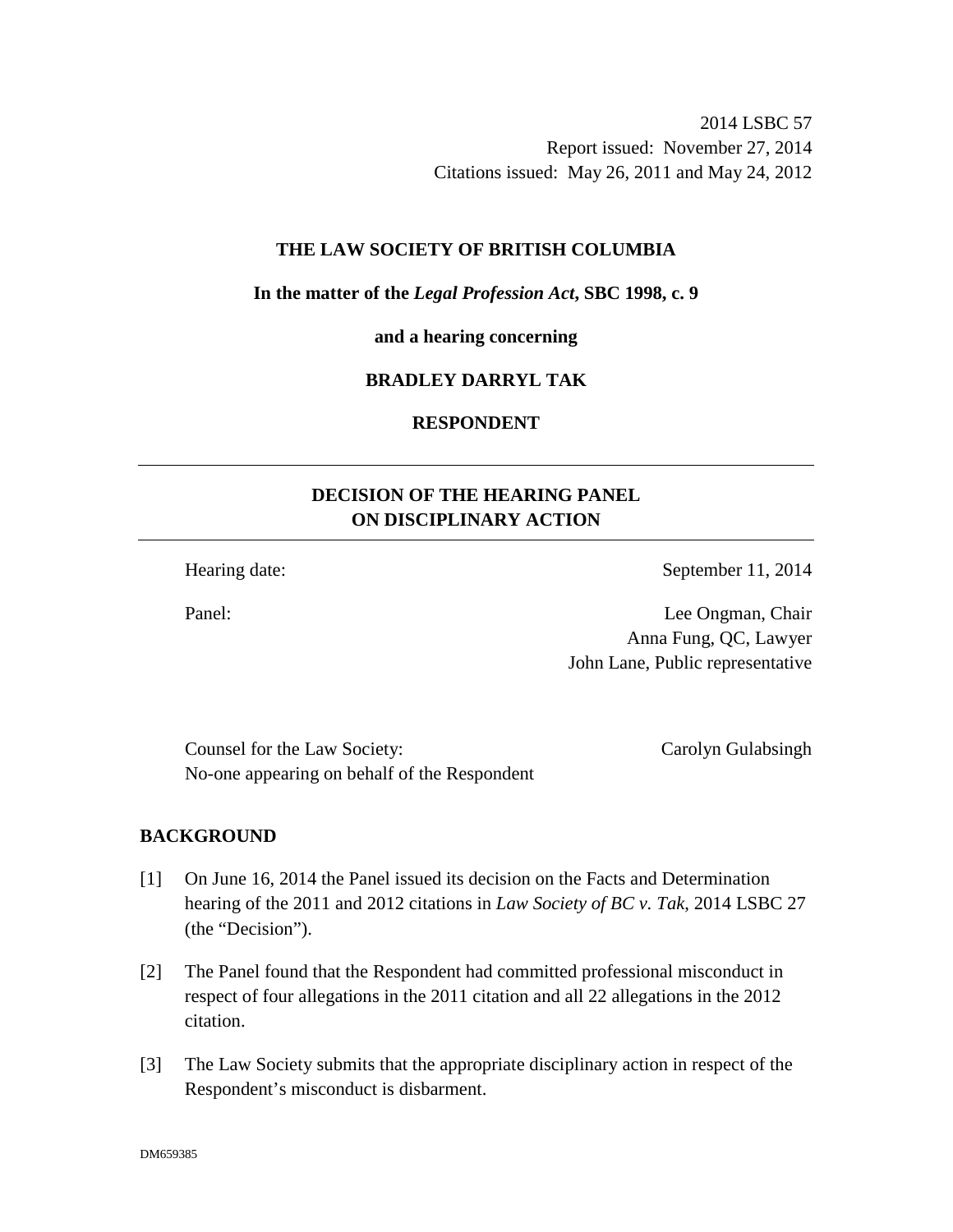- [4] The Law Society also seeks costs of \$10,530.
- [5] The findings of professional misconduct in the Decision can be grouped into the following categories:
	- (a) misappropriation of client funds: allegation 1, 2011 citation; and allegations 1 to 8, 2012 citation;
	- (b) misleading or attempting to mislead the Law Society: allegation 4, 2011 citation; and allegations 18 and 19, 2012 citation;
	- (c) failure to respond to the Law Society: allegation 5, 2011 citation; and allegations 10 to 17, 2012 citation;
	- (d) failure to respond to another lawyer: allegation 3, 2011 citation;
	- (e) failure to report charges under a federal statute to the Law Society: allegation 20, 2012 citation;
	- (f) failure to report a certificate of judgment to the Law Society: allegation 21, 2012 citation;
	- (g) failure to remit to the Canada Revenue Agency funds he collected for GST: allegation 22, 2012 citation; and
	- (h) failure to abide by the Law Society trust accounting rules allegations 9(a) through (f) and (h) through (j), 2012 citation.
- [6] The Respondent was called to the bar on February 15, 1991. He was employed by Fraser and Beatty after call, and then from July 1992 to August 1996, he was employed by the Criminal Justice Branch of the Ministry of the Attorney General. He became a sole practitioner in August 1996, and since then has practised as a sole practitioner in the Lower Mainland except for approximately two years when he practised with Dickey, Browning, Ray, Soga, Dunne, Tak.
- [7] The Respondent was suspended from practice from July 16, 2010 to August 30, 2010. He was also suspended from December 7, 2010 to January 1, 2011 for failure to file a trust report. His membership in the Law Society ceased between January 1, 2011 and February 17, 2011 for non-payment of fees, and he was suspended from February 17, 2011 to June 16, 2011. His membership was not reinstated after January 1, 2011, and he has remained a former member since then.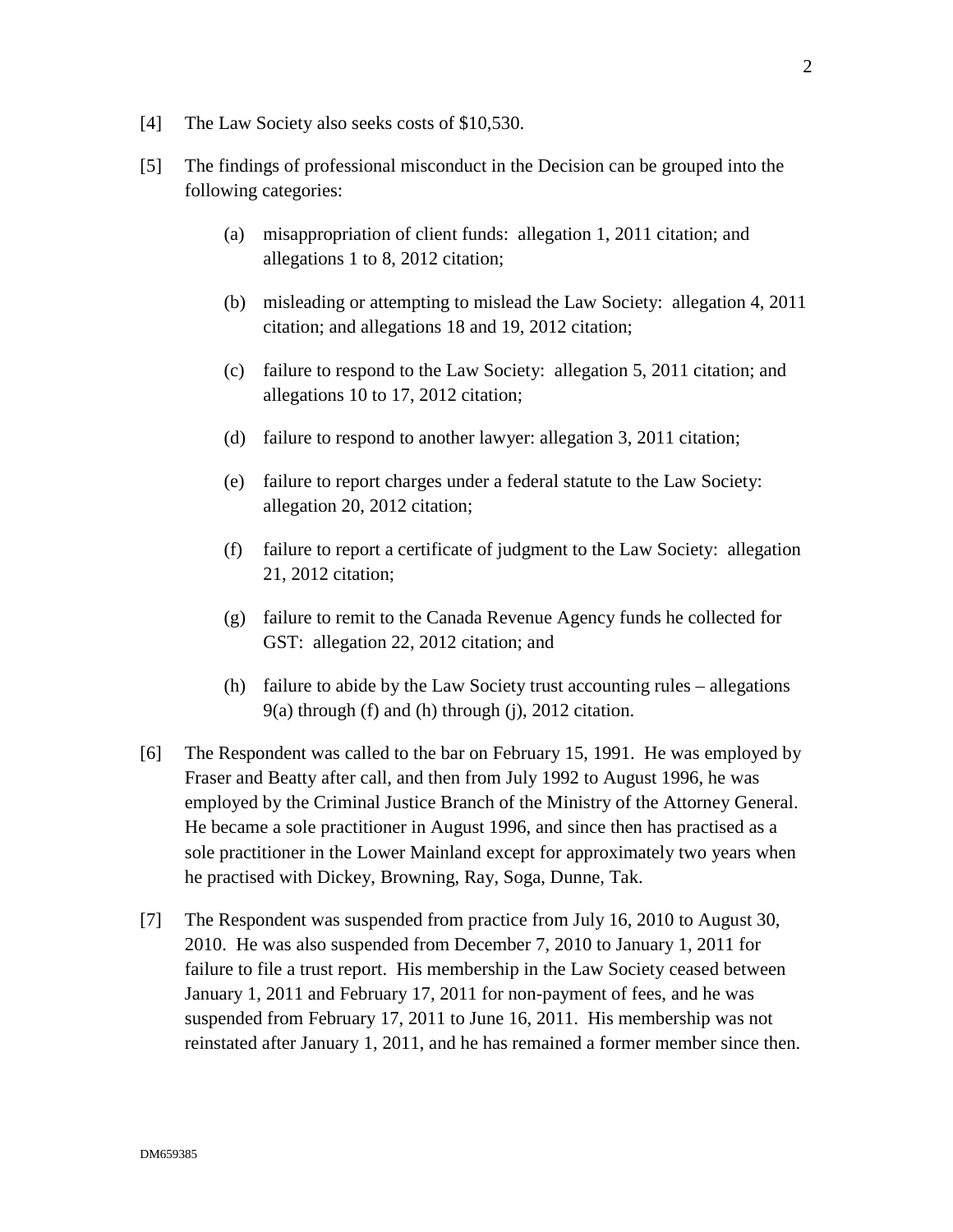[8] The Respondent did not appear at this hearing or send anyone to appear on his behalf.

### **DECISION TO PROCEED IN THE ABSENCE OF THE RESPONDENT**

- [9] Section 42(2) of the *Legal Profession Act* (the "Act") provides that, where a respondent fails to attend a hearing on a citation and the panel is satisfied that the respondent has been served with notice of the hearing, the panel may proceed with the hearing in the respondent's absence and make any order that could have been made were the respondent present.
- [10] The Respondent also failed to appear at the hearing on Facts and Determination, and we exercised our discretion under s. 42(2) to proceed in his absence.
- [11] At the disciplinary action hearing, on learning that the Respondent was absent, we adjourned the proceeding for 20 minutes in order to provide the Respondent with additional time to appear.
- [12] On reconvening, we relied on the affidavit filed by the Law Society confirming that the Respondent had been served with notice of the hearing by email. In addition, Law Society counsel satisfied us that a copy of the Notice of Hearing and material in support had been delivered by courier to the Respondent's home address under cover of a letter notifying the Respondent of its intention to seek disbarment. Based on this, as well as our findings regarding the Respondent's failure to attend at the Facts and Determination hearing on March 12, 2014, we exercised our discretion under s. 42(2) to proceed with the Disciplinary Action hearing in his absence.
- [13] The circumstances relating to the Respondent's professional misconduct and rule breaches are detailed in our earlier Decision on Facts and Determination.
- [14] A summary of the findings of professional misconduct in the Decision can be grouped into the categories set out in paragraph [5] above.

### **DETERMINATION OF THE APPROPRIATE SANCTION**

- [15] Rule 4-35 permits a panel to take account of the respondent's professional conduct record (PCR) in determining the appropriate penalty.
- [16] The Respondent has an extensive PCR that includes three prior citations and a conduct review, as summarized in the paragraphs below.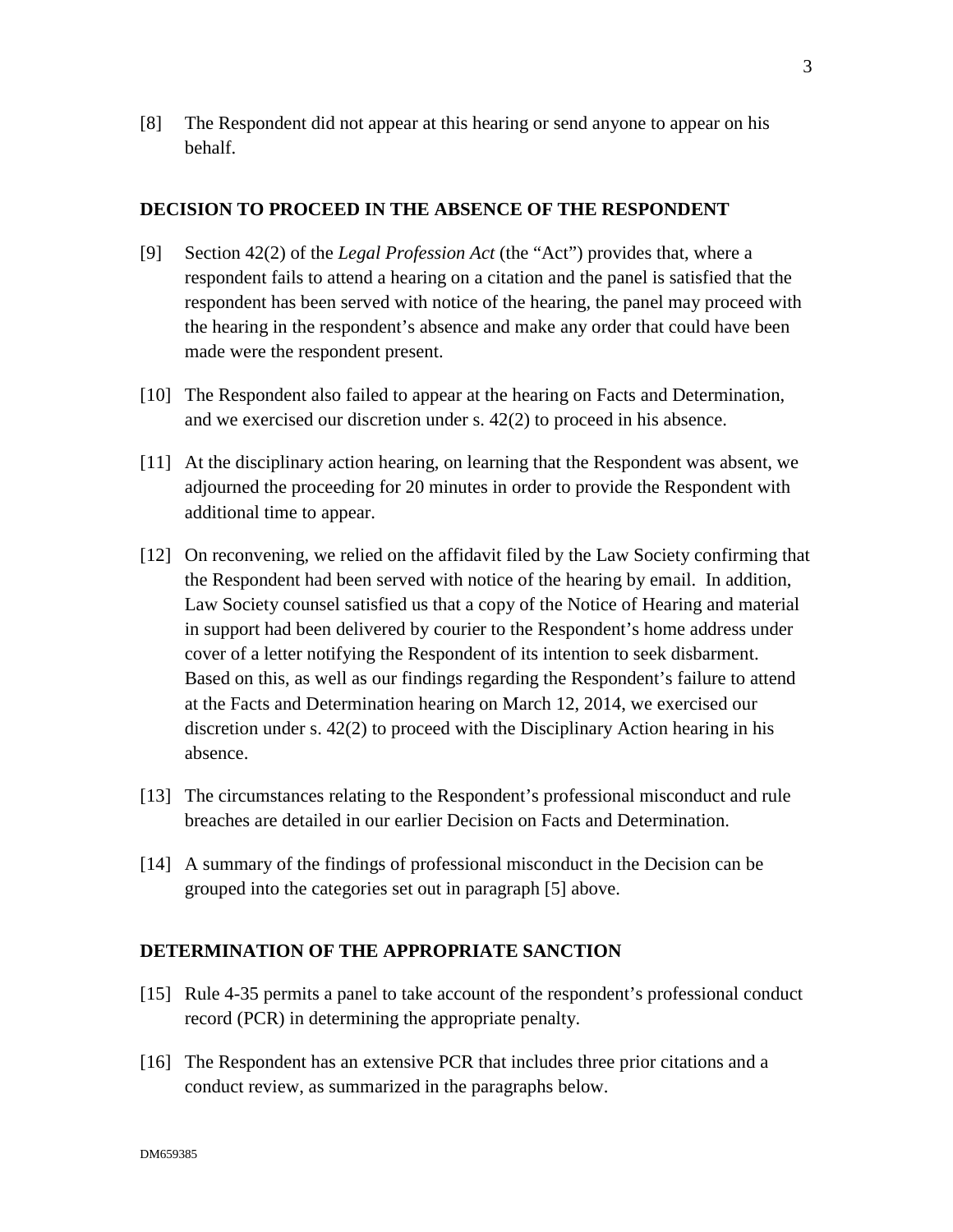- [17] After a citation hearing on July 21, 2009, the Respondent was found to have committed professional misconduct by failing to respond to the Law Society regarding its inquiries about unsatisfied judgments against the Respondent that he had failed to report. The hearing proceeded summarily, and the Respondent was fined \$2,000 and ordered to provide a substantive response to the Law Society within 21 days of the hearing.
- [18] On December 10, 2009, the Respondent underwent a conduct review regarding his failure to report four unsatisfied judgments to the Law Society, his financial situation and the Respondent's plan, if any, to satisfy the judgments. The Conduct Review Subcommittee concluded at page 3 of their Report:

[The Respondent] has now heard the importance of reporting judgments to the Law Society of British Columbia. We are very concerned about his apathy concerning his responsibility to satisfy judgments. He needs to change this and needs the assistance of the Chartered Accountant to break this unfortunate cycle. We hope that will occur.

- [19] In December 2009, the Respondent was cited again for failing to respond to the Law Society, this time in respect of the Law Society's inquiries regarding the KP retainer funds (allegation 1, 2011 citation). After making a finding of professional misconduct at the Facts and Determination hearing, in the Disciplinary Action decision the panel noted, at paragraph 11, that this second finding of professional misconduct in respect of failing to respond to the Law Society came "… quickly on the heels of his July 21, 2009 citation in respect of which he was found to have professionally misconducted himself …" and ordered that the Respondent be suspended from practice for 45 days.
- [20] On December 7, 2010, the Respondent was administratively suspended from practice as he had not filed a completed trust report for the year ending December 31, 2009. This administrative suspension was lifted January 5, 2011.
- [21] In November 2009, the Respondent was referred to the Practice Standards Committee in respect of his failure to report unsatisfied judgments to the Law Society, and a practice review was ordered. Following the practice review, in March 2010, the Practice Standards Committee made 14 recommendations to improve the Respondent's practice and office systems and procedures, and directed that a follow-up practice review be held December 1, 2010. The follow-up review took place on December 20, 2010. No new recommendations were made in the report to the Committee in January 2011, but the Respondent was encouraged to fully comply with recommendations 8, 11 and 12 that the Practice Standards Committee had made in March. The Committee also revised recommendation 2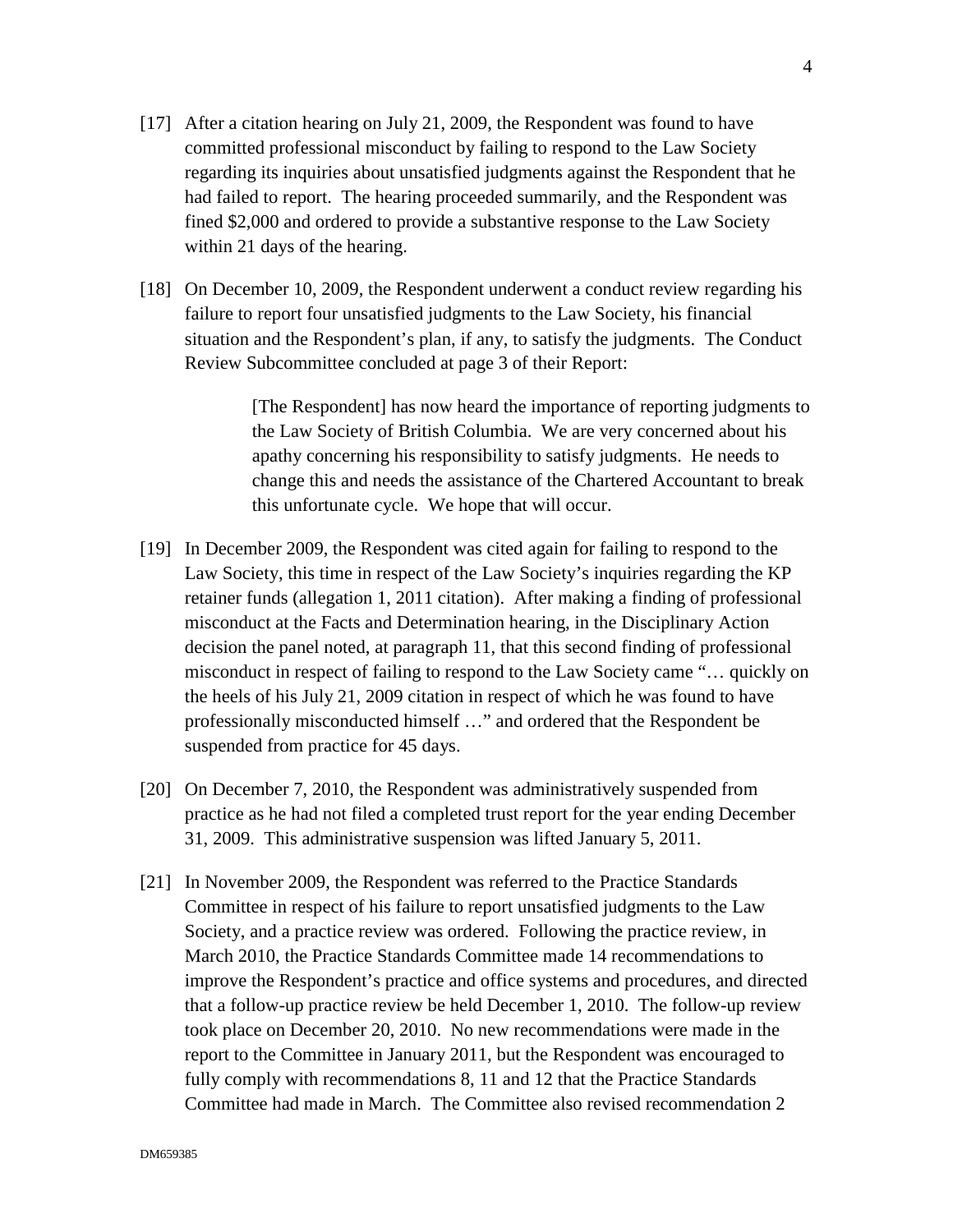from the March recommendations urging that, within 30 days of the Respondent returning to practice:

- (a) the Respondent confirm he had enlisted the services of a therapist to assist the Respondent in maintaining focus, prioritizing matters and dealing with emotional stressors;
- (b) the Respondent provide a copy of the January 11, 2010 follow-up practice review report to his therapist;
- (c) the Respondent attend counselling for at least 12 months, with his therapist providing a monthly report to the Committee; and
- (d) a follow-up practice review be conducted within 20 days of the Respondent's return to practice.
- [22] The Practice Standards Committee file was closed in March 2012 with recommendations outstanding.
- [23] Following a third citation issued in October 2010 for failing to respond to the Law Society (which was heard on December 6, 2010), the Respondent was again found to have committed professional misconduct by failing to comply with an order made under Rule 4-43(2)(b) of the Law Society Rules, and for failing to respond promptly or at all to communications from the Law Society. The failures to respond that were the subject of the October 2010 citation were virtually a continuation of the failures to respond that led to the Respondent's 45 day suspension from practice. The panel ordered a suspension of four months, but at the time the sanction order was made (February 17, 2011) the Respondent was already a former member of the Law Society, for non-payment of fees, as detailed in the Decision at paragraph 25. The panel ordered that the four-month suspension commence on February 17, 2011, the date the decision was issued.
- [24] The Respondent ceased to be a member of the Law Society on January 1, 2011 when two of the four cheques he provided to satisfy the annual fees, outstanding fines and costs were returned due to non-sufficient funds. The funds that were provided by the Respondent were first applied to the fines and costs owed to the Law Society, pursuant to Rule 2-77. The shortfall owing was \$4,035.76 in respect of annual fees, fines and costs.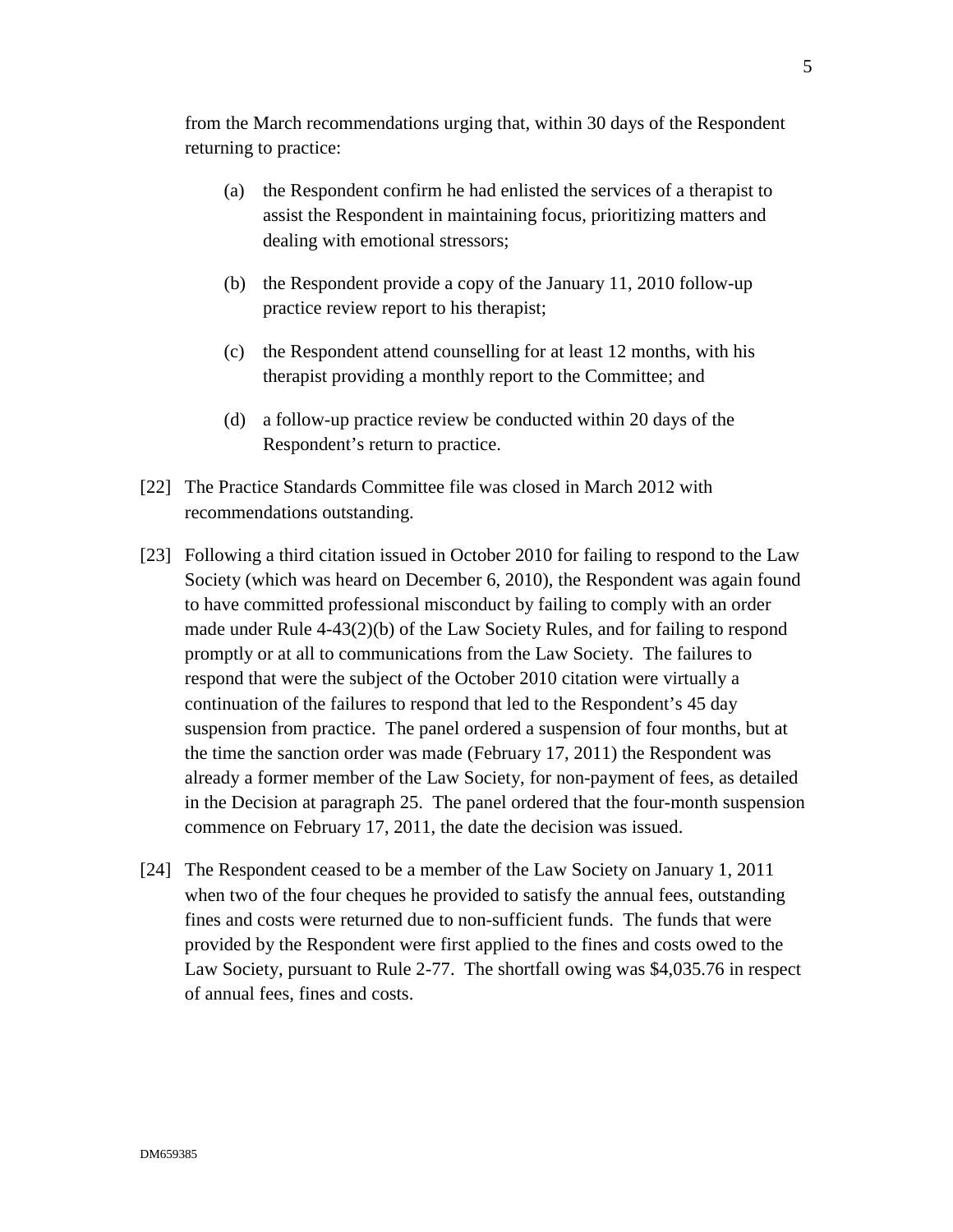#### **GENERAL PRINCIPLES**

- [25] Although the Respondent has not been a member of the Law Society since January 1, 2011, the provisions in the Act and Rules relating to discipline also apply to a former member as defined in s. 1 of the Act with the necessary changes and so far as applicable.
- [26] The primary purpose of disciplinary action is set out in the following decisions: *Law Society of BC v. Hordal*, 2004 LSBC 36 at paragraph 51; *Law Society of BC v. Gellert*, 2014 LSBC 05 paragraph 36; and *Law Society of BC v. Hill*, 2011 LSBC 16. In *Hill*, the hearing panel commented at paragraph 3 that:

It is neither our function nor our purpose to punish anyone. The primary object of proceedings such as these is to discharge the Law Society's statutory obligation, set out in section 3 of the *Legal Profession Act*, to uphold and protect the public interest in the administration of justice. Our task is to decide upon a sanction or sanctions that, in our opinion, is best calculated to protect the public, maintain high professional standards and preserve public confidence in the legal profession.

In cases in which professional misconduct is either admitted or proven, the penalty should be determined by reference to these purposes.

### **GLOBAL ASSESSMENT OF SANCTION**

- [27] In *Law Society of BC v. Lessing*, 2013 LSBC 29 , a recent s. 47 review decision, the review panel considered the approach to sanction in circumstances of multiple findings of professional misconduct. In that case, the review panel was reviewing the sanctions imposed under more than one citation. The review panel considered whether separate sanctions should be ordered for each proven allegation or if a single sanction should be imposed in respect of all of the findings of professional misconduct. At paragraph 77, the review panel held that the determination of whether a suspension or fine should be imposed, and the length of the suspension, should be made on a global basis.
- [28] The assessment of sanction on a global basis discussed in *Lessing* echoes the approach taken in the decisions of *Law Society of BC v. Gellert*, 2005 LSBC 15, and the 2014 *Gellert* decision cited above. In the 2005 *Gellert* case, the respondent was found to have committed a wide range of professional misconduct in respect of 12 allegations contained in four citations. The Law Society and the respondent agreed that the appropriate approach in determining sanction was to deal with all of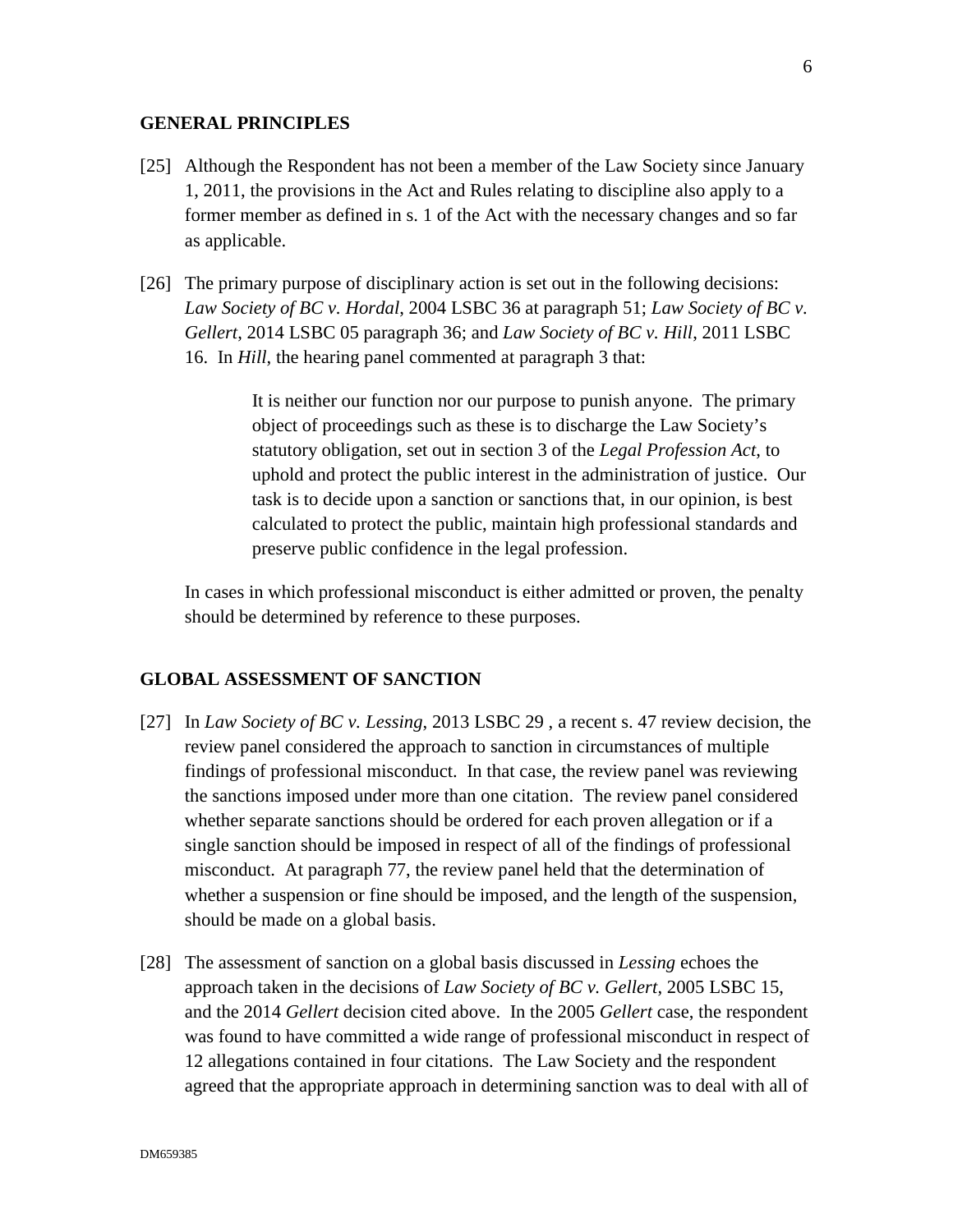the proven instances of misconduct with one sanction. The single Bencher panel accepted this approach. In the 2014 *Gellert* case, where there were multiple findings of professional misconduct in a single citation, the hearing panel held at paragraph 37:

> In cases involving multiple allegations of professional misconduct and/or rule breaches, the usual approach is to arrive at a disciplinary action that is suitable for all of the incidents viewed globally (*Gellert*, (supra), para. 22; *Law Society of BC v. Basi*, 2005 LSBC 1, para. 2; *Law Society of BC v. Markovitz*, 2012 LSBC 25, para. 13; *Law Society of BC v. Lessing*, 2013 LSBC 29, paras. 75-78). A global approach tends to carry with it the benefit of simplicity and will, in most cases, be particularly well-suited to arriving at a result that furthers the objective of protecting the public. After all, the extent to which the public needs protection, and the manner by which such protection is best provided, must ultimately relate to the entire scope of the misconduct in issue and not to each particular wrongdoing viewed piecemeal.

[29] These general principles provide guidance to hearing panels, but are not binding, and the ultimate determination of sanction is contingent on the unique facts and circumstances of each case.

## **PRINCIPLES OF PROGRESSIVE DISCIPLINE**

- [30] The principle of progressive discipline suggests that a lawyer who has had prior discipline, whether for the same or different conduct and whether that conduct has been joined in one proceeding or dealt with by way of successive proceedings, may have a more significant disciplinary sanction imposed in a subsequent proceeding than someone who has had no prior discipline.
- [31] This principle has been followed in recent Law Society decisions such as *Law Society of BC v. Niemela*, 2012 LSBC 09, and *Law Society of BC v. Batchelor*, 2013 LSBC 09. In *Lessing*, the review panel stated at paragraph 73:

In regard to progressive discipline, this Review Panel does not consider that *Law Society of BC v. Batchelor*, 2013 LSBC 9 stands for the proposition that progressive discipline must be applied in all circumstances. At the same time, the Review Panel does not believe that progressive discipline can only be applied to similar matters.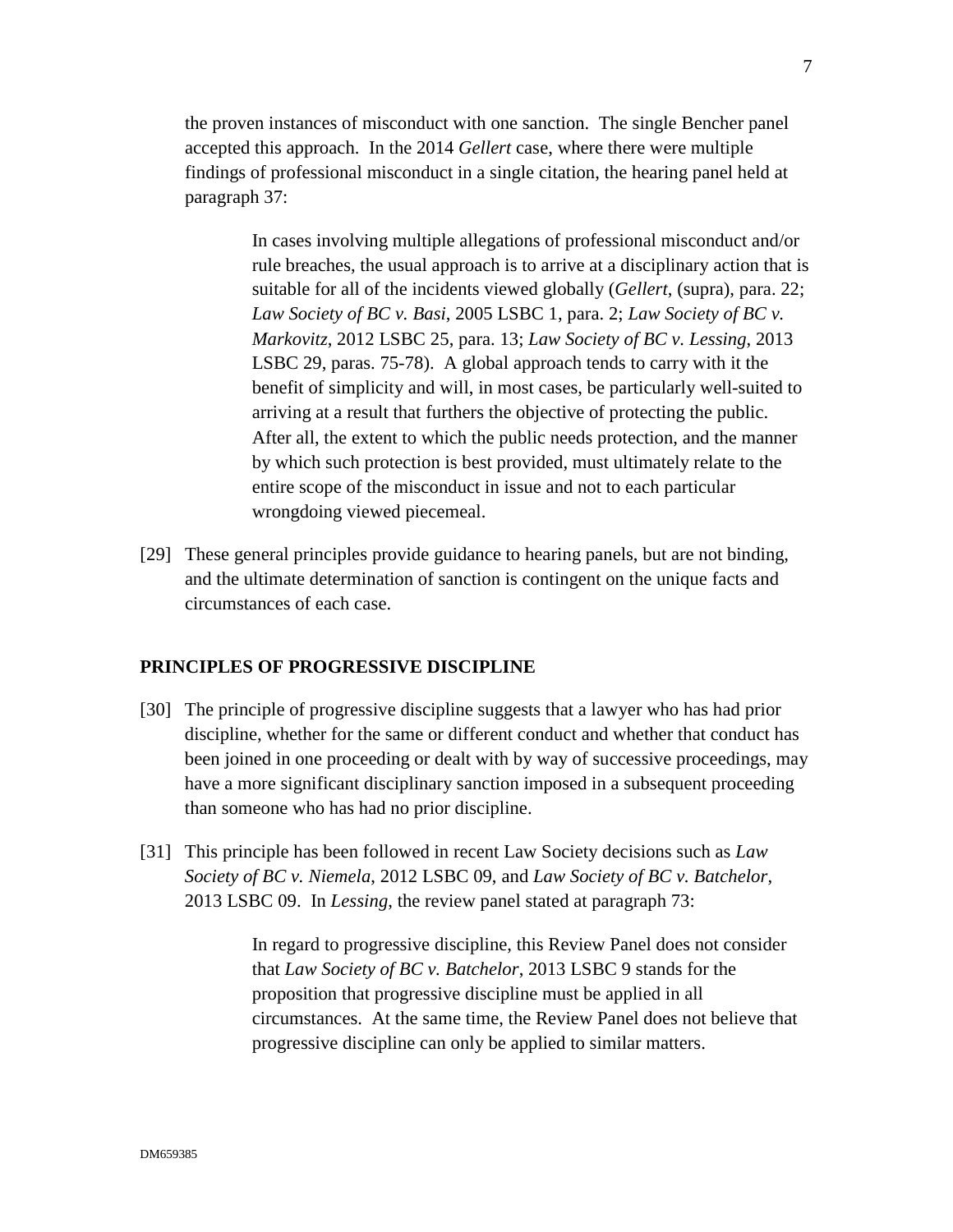### **OGILVIE FACTORS**

- [32] In *Law Society of BC v. Ogilvie*, [1999] LSBC 17, the panel set out a nonexhaustive list of factors to be considered in determining the appropriate disciplinary action. This case is often cited and utilized in disciplinary cases in the consideration of the factors and weight to be given to those that are applicable in the circumstances. The following factors listed are found in paragraph 10 of the *Ogilvie* decision:
	- (a) the nature and gravity of the conduct proven;
	- (b) the age and experience of the respondent;
	- (c) the previous character of the respondent, including details of prior discipline;
	- (d) the impact upon the victim;
	- (e) the advantage gained, or to be gained, by the respondent;
	- (f) the number of times the offending conduct occurred;
	- (g) whether the respondent has acknowledged the misconduct and taken steps to disclose and redress the wrong and the presence or absence of other mitigating circumstances;
	- (h) the possibility of remediating or rehabilitating the respondent;
	- (i) the impact upon the respondent of criminal or other sanctions or penalties;
	- (j) the impact of the proposed penalty on the respondent;
	- (k) the need for specific and general deterrence;
	- (l) the need to ensure the public s confidence in the integrity of the profession; and
	- (m) the range of penalties imposed in similar cases.
- [33] In this case the Panel places the most weight on the following factors, namely: a) nature and gravity of the misconduct; k) deterrence, and l) the need to ensure the public's confidence in the integrity of the profession, which means confidence in knowing that the Law Society can properly govern the profession by delivering the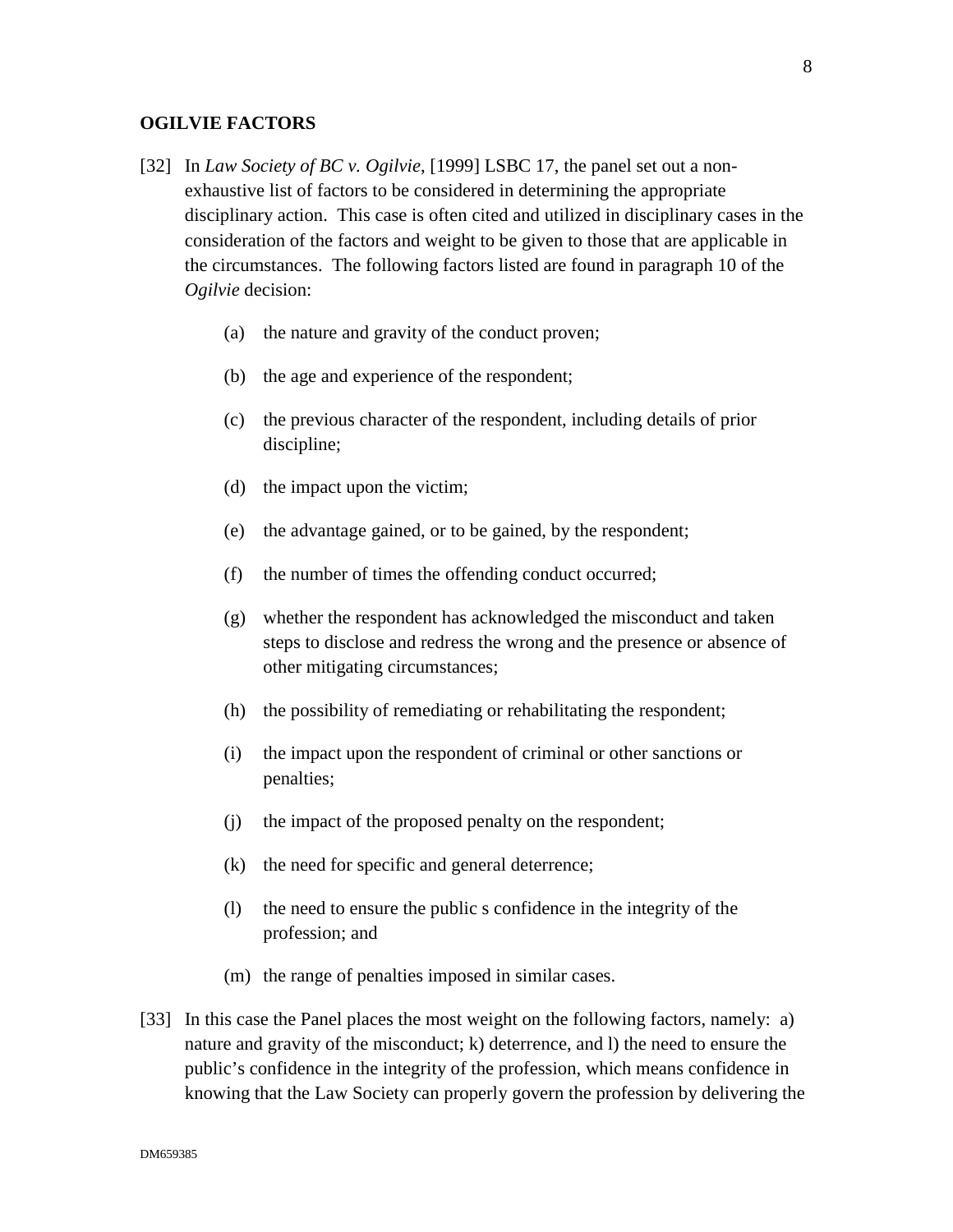most serious discipline to those whose conduct is completely unacceptable. The public needs to have confidence that a lawyer who has been found guilty of multiple instances of professional misconduct in his responsibilities to his clients, his colleagues, and the Law Society will be disciplined severely.

- [34] The Panel also weighed the facts in light of the other *Ogilvie* factors and drew the following conclusions in relation to the *Ogilvie* factors:
	- d) victim impact and e) advantage gained: the victims (the Respondent's clients) were often facing criminal court proceedings and suffered anxiety and worry, which was shared by their families. Monies were taken by the Respondent from clients and clients' families as a retainer and then misappropriated by the Respondent for his own personal use while leaving the victims in the lurch. He failed to communicate with the victims on many occasions and did not attend fixed court dates on their behalf that he contracted to attend, leaving them to suffer the consequences;
	- g) redress the wrong or mitigate: the Respondent made little effort to compensate the clients for his misconduct and his failure to communicate with or provide any assistance to transfer their files to other counsel made the transition of his clients' files to other lawyers difficult;
	- h) possibility of remediation or rehabilitation: the Respondent having elected not to appear at this hearing, there was no evidence of any mitigating factor that we ought to take into account in this regard; and
	- m) range of penalties: the Panel considered the various categories of misconduct and although each typically attracts a particular range of penalties based on previous disciplinary decisions, disbarment for misappropriation of client funds was the most common sanction.

## **SEVERITY OF THE PROFESSIONAL MISCONDUCT**

[35] Misappropriation of client trust funds is perhaps the most egregious misconduct a lawyer can commit. Wrongly taking clients' money is the plainest form of betrayal of a client's trust and is a complete erosion of the trust required for a functional solicitor-client relationship. The public is entitled to expect that the severity of the consequences reflect the gravity of the wrong. In the absence of multiple, significant mitigating factors, public confidence in the profession and its ability to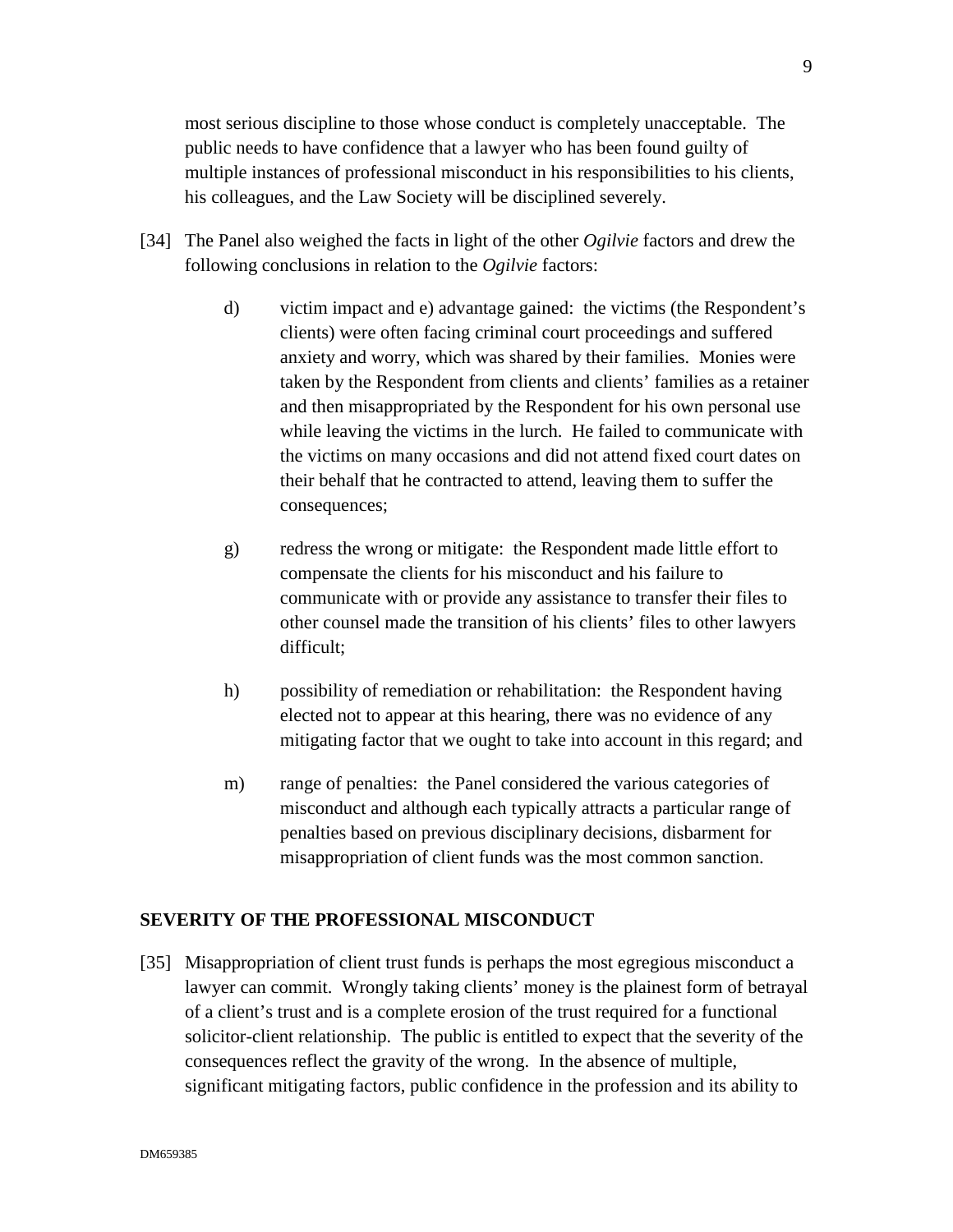regulate itself would be severely compromised if anything short of disbarment is ordered for misappropriation of client funds.

- [36] In *Law Society of BC v. McGuire*, 2006 LSBC 20, the hearing panel found that the respondent had misappropriated clients' funds. In our Decision on Facts and Determination, we found the Respondent misappropriated funds totalling \$53,200 from nine different clients over the course of two years. The conclusion in *McGuire* that disbarment is the only remedy for deliberate misappropriation of trust funds except in highly unusual circumstances was upheld by the Court of Appeal when Mr. McGuire appealed the Benchers decision (*McGuire v. Law Society of BC*, 2007 BCCA 442).
- [37] The Respondent's misappropriation had an obvious impact on his client victims: they (and their families) were out the retainer funds advanced. Many, if not all, were vulnerable at the time, facing criminal charges of various degrees of seriousness, and they all needed legal representation.
- [38] There should be no doubt that a strong message of general deterrence should be sent to other members of the Law Society in respect of misappropriating funds, and it should be unequivocal that such misconduct will almost certainly result in the revocation of the right to practise law.

## **MISLEADING THE COURT OR THE LAW SOCIETY**

- [39] In addition to misappropriating client funds, the Respondent was found to have committed multiple other instances, and types of, professional misconduct, including misleading the Law Society. Misleading the court or the Law Society is a serious matter. The case law distinguishes circumstances where respondents have been found to have intentionally misled the court or the Law Society from cases where the misrepresentation or misleading was not intentional. In cases where the misleading was found to be intentional, a suspension has typically followed. Accordingly, the Panel's findings that the Respondent's misrepresentations were intentional elevate the seriousness of this element of the Respondent's misconduct. Misconduct that includes dishonesty is a factor weighing in favour of a suspension.
- [40] This Panel found the Respondent misled or attempted to mislead the Law Society in respect of three allegations, in five instances. This misconduct is aggravated because of the subjects about which the Respondent was misleading the Law Society: the status of client retainer funds (allegation 4, 2011 citation), that he retained GST Funds collected (allegation 18, 2012 citation) and that he had paid all GST remittances when due for the years ending 2005, 2006 and 2007 (allegation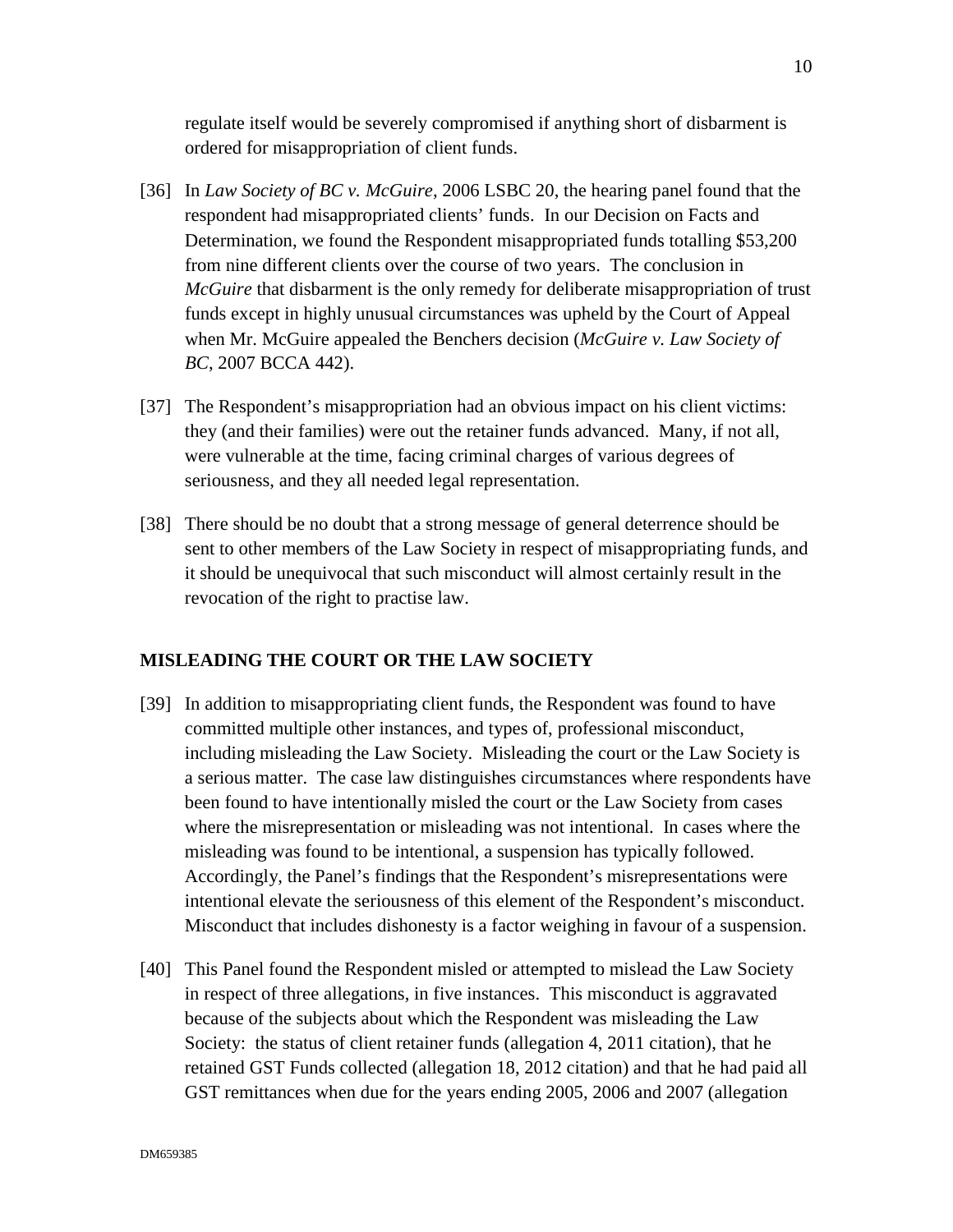19, 2012 citation). The Respondent's misrepresentations, it appears, helped conceal from the Law Society the Respondent's financial difficulties and misappropriation. This misconduct spanned from May 2006 (allegation 19, 2012 citation) to February 2010 (allegation 4, 2011 citation). In the absence of evidence of a finding of misappropriation, a finding of intentionally misleading the Law Society would justify a suspension, as set out in *Law Society of BC v. Martin*, 2007 LSBC 20.

### **OTHER PROFESSIONAL MISCONDUCT**

- [41] The other types of professional misconduct found by the Panel, failing to respond to the Law Society, failing to respond to another lawyer, failing to report charges to the Law Society, failing to report judgments to the Law Society, failing to remit collected GST and failure to follow accounting rules,(collectively referred to as "Other Professional Misconduct") while serious, are not usually treated at the same level of disciplinary action as misappropriating client funds or misleading the Law Society, except where a lawyer's repetitive instances of Other Professional Misconduct make him or her ungovernable.
- [42] In this case, the Other Professional Misconduct can fairly be described as instances of the Respondent failing to honour his obligations to the Law Society, thereby interfering with the Law Society's regulatory functioning. The Society's ability to carry out its regulatory responsibilities is significantly compromised if lawyers are permitted to ignore Law Society accounting rules and requirements of communicating with clients, colleagues and the Law Society, and the requirement to report judgments and charges to the Law Society.
- [43] The Respondent's PCR aggravates this last category of misconduct because his PCR details a significant history of the Respondent failing to fulfill his regulatory obligations to the Law Society. Upon close examination, many of the matters in which the Respondent misled or failed to respond to the Law Society or another lawyer, failed to report judgments and charges, and otherwise breached rules were related to the Respondent's financial difficulty and misappropriation of client funds. If the Respondent had been forthright with the Law Society, the Law Society would have been in a better position to seek immediate measures to protect the public and may have been able to detect and prevent some of the misappropriation.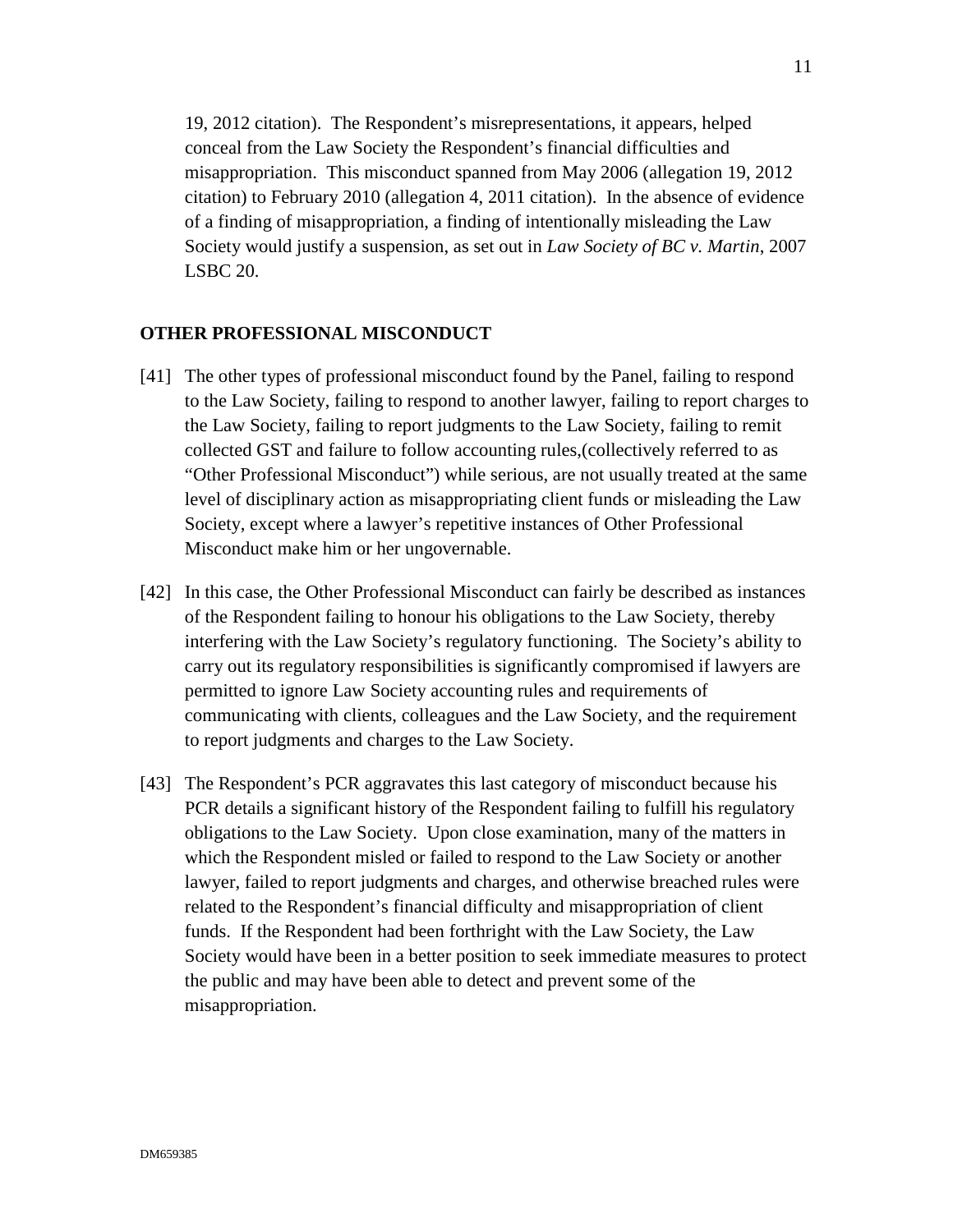### **RANGE OF DISCIPLINARY ACTIONS IN SIMILAR CASES**

#### **Misappropriation**

- [44] In *Ogilvie*, the respondent misappropriated \$7,000 from clients by rendering accounts that misstated the services he had provided and then transferring trust funds in satisfaction of the fraudulent accounts. He also failed to account for trust funds in relation to five other files that totalled \$96,000. He failed to respond to the Law Society's investigation arising from an audit of his practice that was conducted after the Law Society received complaints about the respondent's conduct. Mr. Ogilvie did not participate in the hearing as he had a stroke approximately four years before the hearing and was no longer practising law. Despite the fact that the respondent was not practising, the hearing panel considered the need for public protection in the face of the serious misconduct, particularly the misappropriation.
- [45] In *Law Society of BC v. Harder*, 2006 LSBC 48 at paragraph 9, the hearing panel quoted from MacKenzie, *Lawyers and Ethics: Professional Regulation and Discipline* at p. 26-1:

The seriousness of the misconduct is the prime determinant of the penalty imposed. In the most serious cases, the lawyer's right to practise will be terminated regardless of extenuating circumstances and the probability of recurrence. If a lawyer misappropriates a substantial sum of clients' money, that lawyer's right to practise will almost certainly be determined, for the profession must protect the public against the possibility of recurrence of the misconduct, even if that possibility is remote. Any other result would undermine public trust in the profession.

[46] In *Harder*, the respondent had misappropriated client trust funds, failed to provide an acceptable quality of service, failed to remit collected PST and GST, and breached various Law Society accounting rules, which included failure to account to clients, to maintain sufficient trust funds, to report trust shortages, and to prepare and deliver accounts to clients. He also failed to supervise employees adequately and practised while uninsured. The respondent provided evidence that he suffered from depression. In ordering disbarment of the respondent, the panel commented at paragraphs 57 and 58:

> In circumstances such as these, it is our opinion that the protection of the public demands that this Respondent be disbarred and this decision is necessary not just because we must ensure that this Respondent is no longer able to practise and that we provide a safeguard to the public by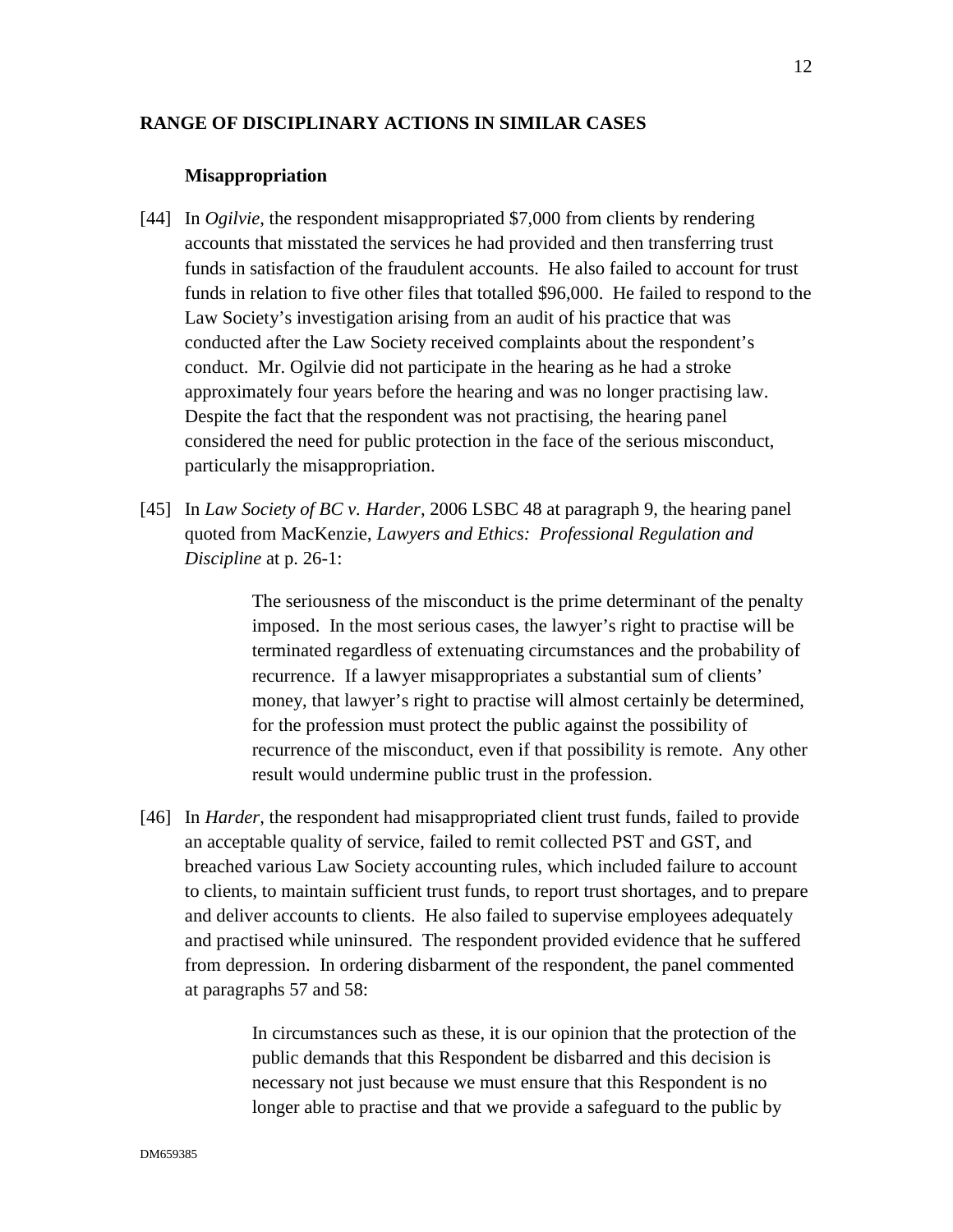this action, but also we must generally deter any other member of the Law Society who might think that deteriorating health will offer a defence to a misappropriation scheme such that disbarment will not necessarily follow in the result.

… It is the view of this Panel that there will almost never be an "explanation" for misappropriation that will save a Respondent from the most severe penalty available to the Law Society. …

[47] The respondent in *Law Society of BC v. Goulding*, 2007 LSBC 39, had failed to respond to communications from the Law Society regarding a client complaint and the scheduling of a conduct review, failed to answer inquiries regarding a Practice Review and misappropriated client trust funds. Before the panel quoted from the passage from the MacKenzie text cited above, and adopted that logic, it said at paragraph 4:

> In cases of misappropriation, the general principle is that disbarment is the appropriate penalty to protect the public, even if the possibility of recurrence is remote. This is required to protect the public's trust in the profession.

[48] In *Law Society of BC v. Oldroyd*, 2007 LSBC 26, the respondent was found to have misappropriated client trust funds, misled another lawyer regarding the misappropriated funds, breached an undertaking to another lawyer in respect of the trust funds and breached a Law Society accounting rule by failing to produce his books, records and accounts to the Law Society for its investigation. The respondent did not attend either the Facts and Determination or the Disciplinary Action phase of the hearing. The panel quoted from the *Ogilvie* case the passage that is cited above in paragraph 46 of this decision, and commented at paragraph 10 that the respondent's conduct clearly justified the penalty of disbarment.

### **Misleading or attempting to mislead the law society**

- [49] In the following cases, respondents were found to have committed professional misconduct in respect of misrepresentations to or misleading the Law Society in the course of investigations of complaints or fulfilling their regulatory obligations. The lowest sanction ordered in this group of cases is a one-month suspension.
- [50] In *Law Society of BC v. Liggett*, 2012 LSBC 07, the respondent told the Law Society that he was unable to attend a citation hearing because he had a trial. The respondent sought an adjournment. The panel found the respondent had committed professional misconduct when he sent a Notice of Trial to the Law Society and,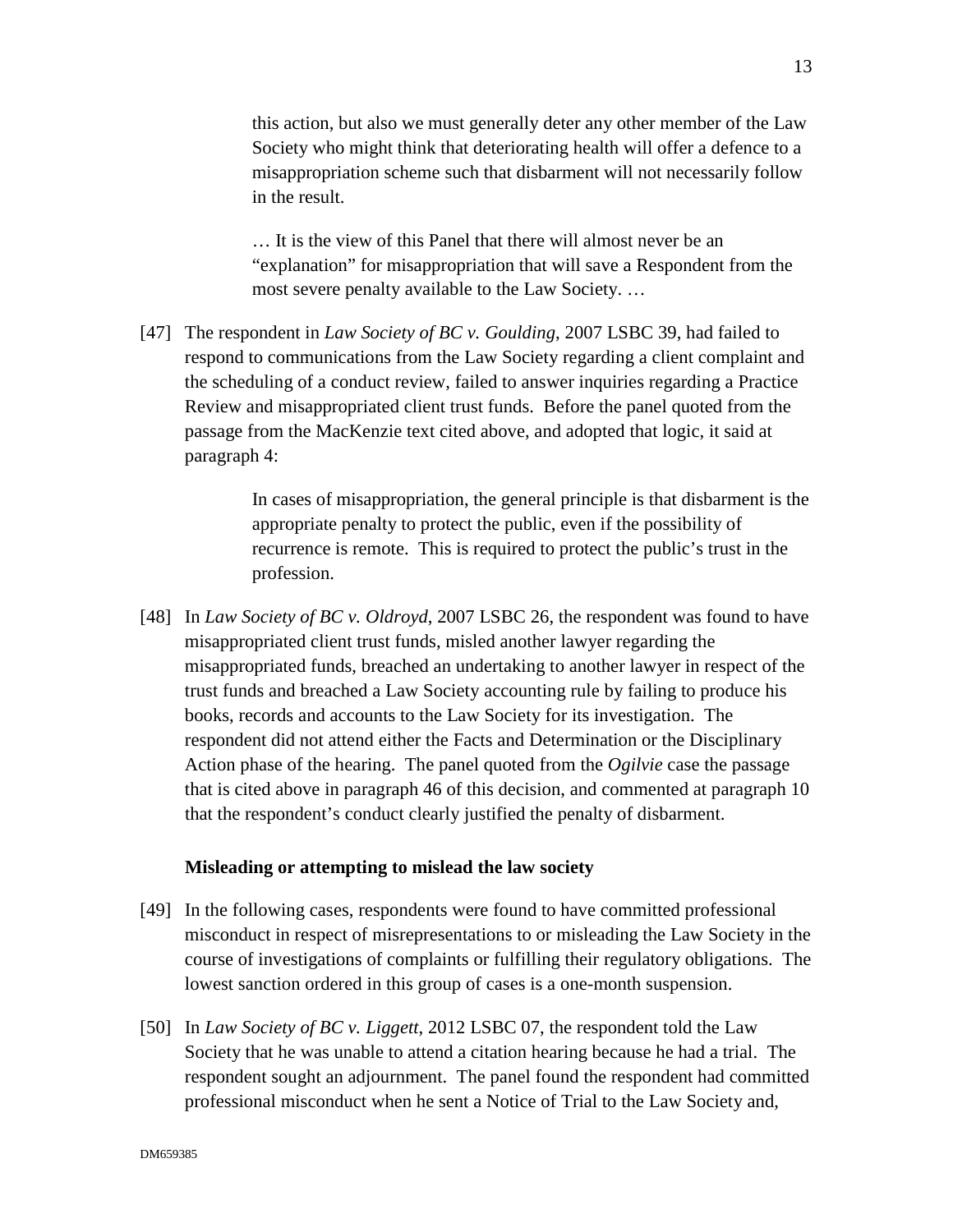either knowingly or recklessly, misrepresented that he continued to be unavailable for a discipline hearing. The respondent was suspended for one month.

- [51] In *Law Society of BC v. Strandberg*, 2001 LSBC 26, the respondent admitted to the conduct cited in several allegations, including attempting to mislead the Law Society by making misrepresentations to the Law Society in the course of its investigation of a complaint. The misrepresentations included forging documents. The respondent was suspended for one month and fined \$15,000.
- [52] In *Law Society of BC v. Botting*, [2001] LSDD No. 21, the respondent misrepresented to the court in a family law matter that opposing counsel had consented to access and subsequently misrepresented to the Law Society that he did not make the representation to the court. The hearing panel determined that the respondent's conduct constituted professional misconduct and ordered a suspension of 90 days. He had a PCR consisting of two conduct reviews.
- [53] In *Law Society of BC v. Geronazzo*, 2006 LSBC 50, the respondent was found to have committed professional misconduct in several instances of attempting to mislead other lawyers and one allegation of attempting to mislead the Law Society in the course of its investigation of a complaint. The panel ordered a suspension of six months.
- [54] In *Law Society of BC v. Luk*, 2007 LSBC 13, the respondent provided a false document to the Law Society during the course of its investigation. The matter proceeded by way of Rule 4-22, and the panel accepted the respondent's admission of professional misconduct and imposed an 18-month suspension and practice conditions.
- [55] *Law Society of BC v. Strandberg*, 2007 LSBC 19, dealt with two citations with 13 allegations of misleading the Law Society, as well as allegations of misleading another lawyer, inadequate quality of service to three clients, and breach of undertaking. At the disciplinary action phase of the hearing, the panel accepted a joint submission from the Law Society and the respondent for the respondent's resignation from the profession coupled with an undertaking that he not apply for reinstatement for at least seven years, rather than disbarring him.

## **Failing to respond to the Law Society or another lawyer**

[56] In the absence of other findings of misconduct, when a respondent has been found to have failed to respond to the Law Society for the first time, and there is no professional conduct record, a sanction at the low end of the spectrum is ordered, usually a fine. Suspensions for failing to respond (to the Law Society or another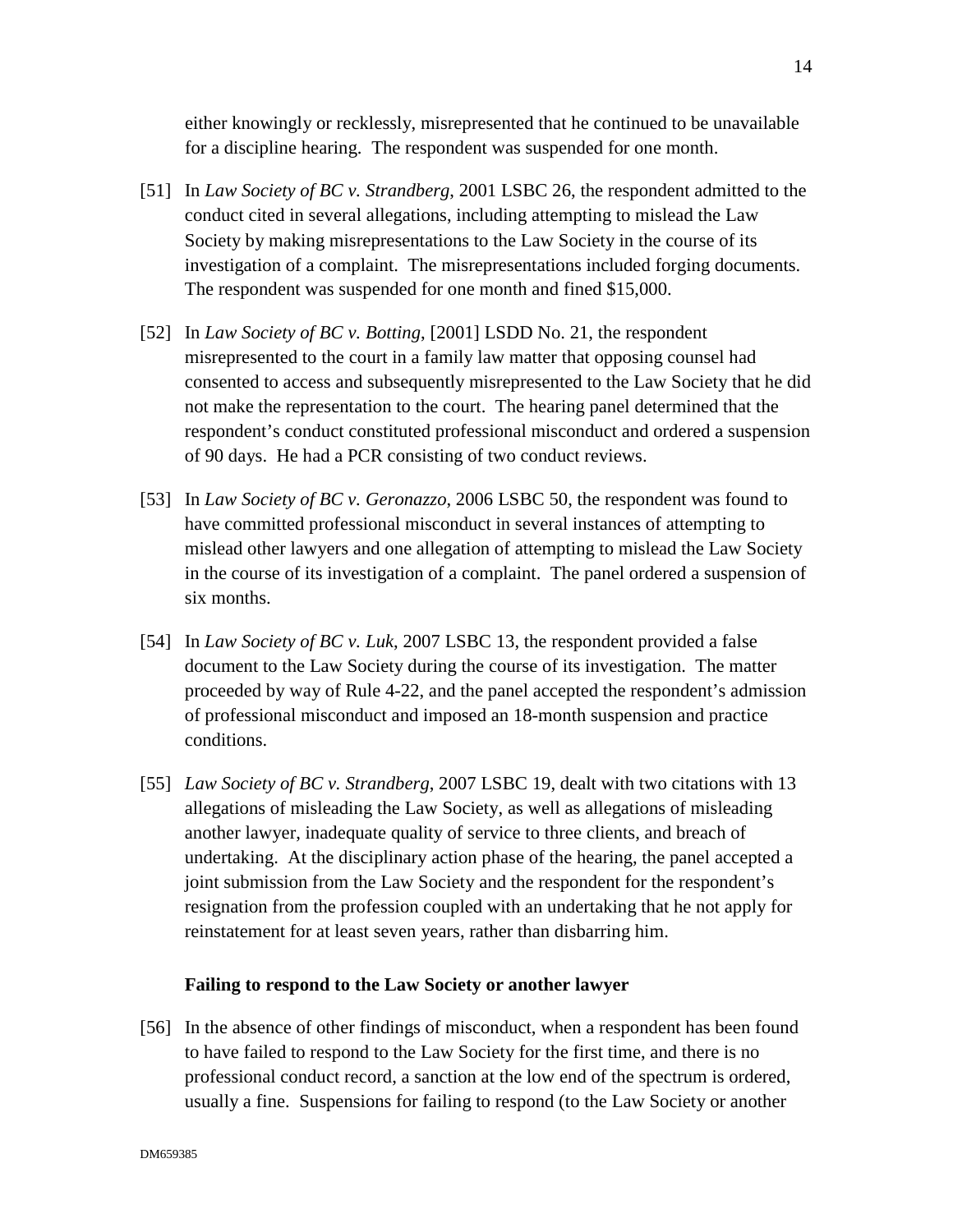lawyer) are ordered in cases where the respondent has a significant and related disciplinary history, or other aggravating factors are present.

[57] In *Law Society of BC v. Hall*, 2003 LSBC 11, [2003] LSDD No. 55, the respondent lawyer was found to have committed professional misconduct by failing to respond to Law Society communications. The panel commented at paragraph 2:

> [I]t is essential for lawyers to respond to Law Society communications. Otherwise the Society cannot effectively discharge its responsibility of protecting the public interest in the administration of justice. It is simple: lawyers neither have the freedom not to respond nor the freedom to respond according to a schedule that suits them. They certainly cannot put their heads in the sand, as the Respondent said he did.

- [58] In *Hall*, the hearing panel found a suspension of one week was warranted to achieve both specific and general deterrence, as the lawyer failed to respond when required, despite an assurance that he would respond at a specific time and because the respondent was the subject of a disciplinary proceeding for which the Facts and Verdict decision was published 17 days before the respondent was first asked to respond to the Law Society. (The respondent was fined \$6,500 in respect of the previous disciplinary violation.)
- [59] The same lawyer was again the subject of *Law Society of BC v. Hall*, 2004 LSBC 01. In this case, the lawyer was found to have failed to respond substantively to requests from the Law Society and provided his response after the panel made an adverse determination of professional misconduct but before the disciplinary action phase of the hearing. The panel escalated the disciplinary response from the respondent's prior case, and he was suspended for one month and ordered to provide a substantive response within two weeks of the panel's order.
- [60] In *Law Society of BC v. Braker*, 2007 LSBC 42, the panel found the respondent had failed to respond substantively to communications from both the Law Society and another lawyer. The respondent had a professional conduct record that included three prior conduct reviews concerning failure to respond and a previous citation for failing to respond to the Law Society, which resulted in a fine. The failure to respond that was before the hearing panel occurred within days of the respondent's last conduct review where the respondent confirmed to the Subcommittee that his conduct would not reoccur. Noting the lack of success of the previous disciplinary responses, the panel ordered a suspension of one month, along with conditions requiring him to respond to the Law Society's communications.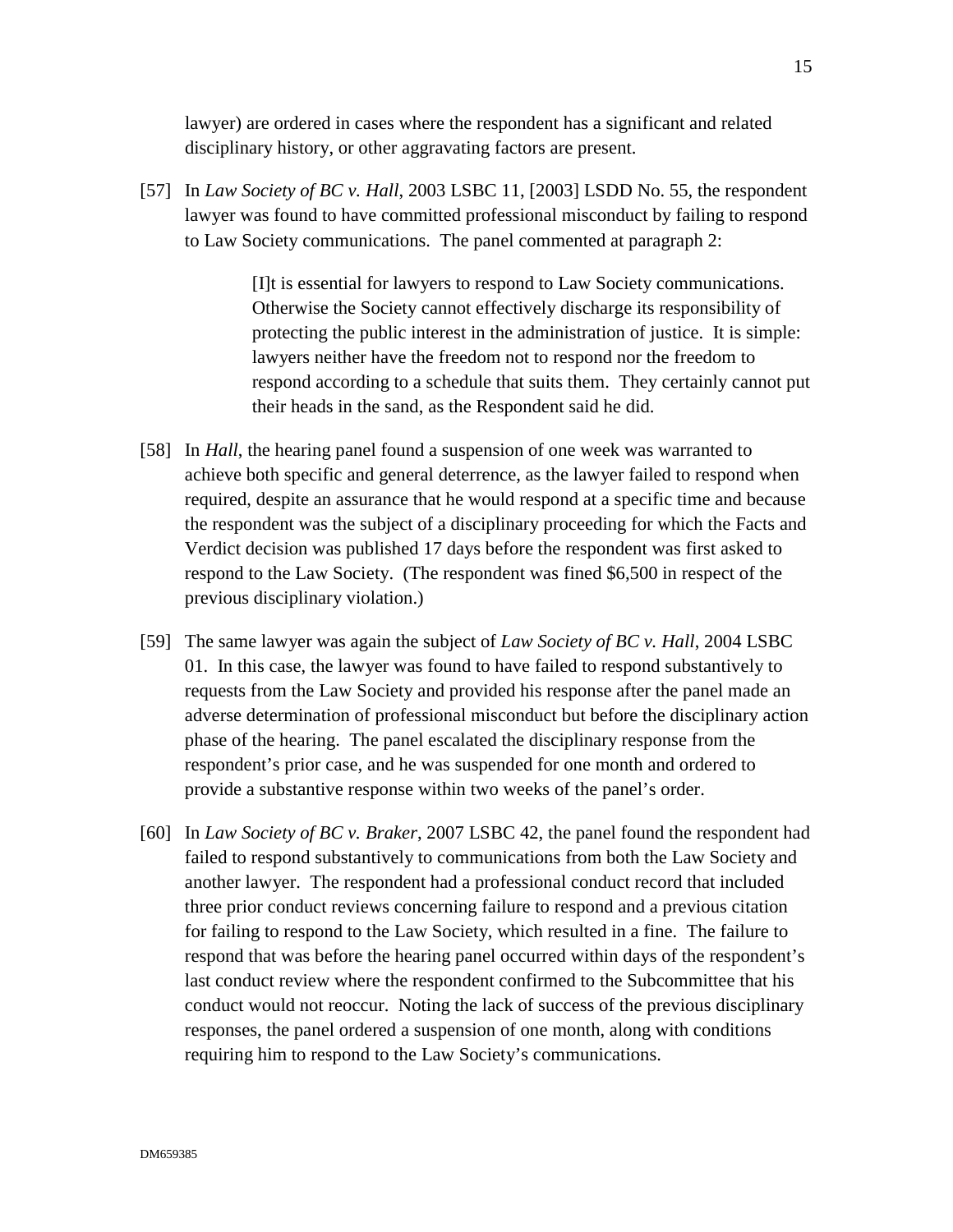- [61] In *Law Society of BC v. Welder*, 2010 LSBC 05, the respondent had not responded to Law Society requests for documents and information relating to his general and trust accounts. The hearing proceeded summarily and the respondent was suspended for one month.
- [62] In *Law Society of BC v. Ashton*, 2004 LSBC 11, the respondent did not respond to communications from another lawyer. The panel noted the respondent's PCR revealed he suffered from a chronic procrastination-avoidance ailment, but further references to his PCR lacked detail other than to note that at the time of the hearing, he was not practising law. He was not practising because he had not met conditions imposed by a previous hearing panel to allow for his return to practice following a suspension imposed by that hearing panel. The hearing panel took into account the respondent's financial position and ordered a three-month suspension from practice, with the suspension taking effect the date the panel's decision was issued.
- [63] The respondent in *Law Society of BC v. Williamson*, 2005 LSBC 04, was found to have failed to provide quality service to a client, failed to respond to the Law Society, failed to provide the Law Society with an accountant's report, and delayed in responding to another lawyer regarding the delivery of client files and fee issues. The respondent provided the panel with evidence regarding depressive episodes and other personal matters to explain this misconduct. The respondent was suspended for 45 days.
- [64] In *Law Society of BC v. Geronazzo*, 2005 LSBC 40, the lawyer was found to have committed professional misconduct by failing to respond to the Law Society in respect of four separate complaints. At the time of the hearing, the lawyer had been suspended for an indeterminate amount of time and was no longer a member of the Law Society as her membership had lapsed due to non-payment of fees. A suspension of two months was ordered.

# **Failing to report charges to the Law Society/failing to report a judgment certificate to the Law Society/failing to remit funds collected for GST to Canada Revenue Agency/breach of Law Society Accounting Rules**

- [65] When an adverse determination is made by a panel that falls into one of these categories, a fine is usually ordered where there is no accompanying more serious misconduct or when the respondent lawyer's PCR is relatively modest.
- [66] However, this Respondent has been found to have committed professional misconduct for failing to respond to the Law Society on three prior occasions and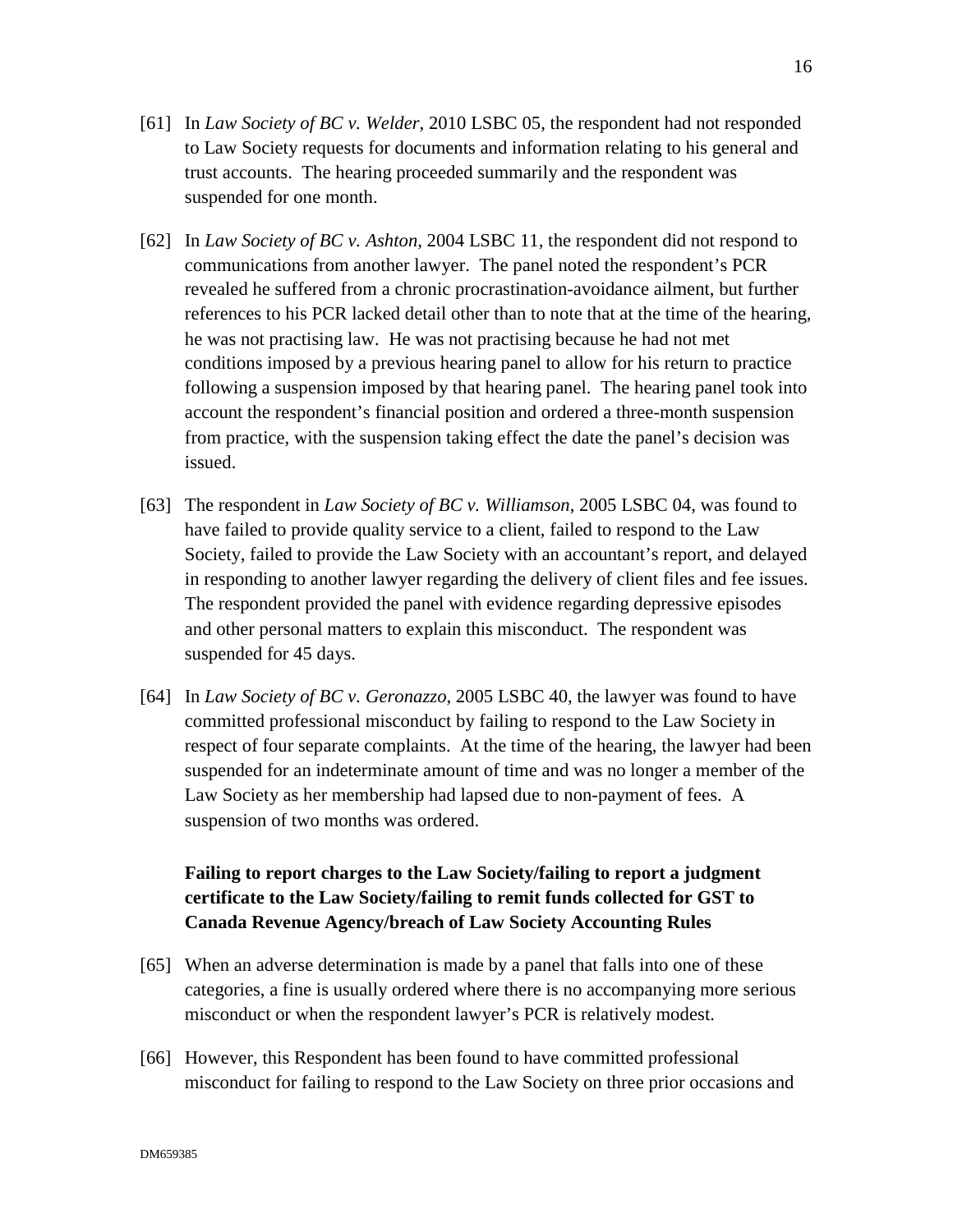previously faced a conduct review when he failed to report unsatisfied judgments to the Law Society.

- [67] The disciplinary penalties imposed for these previous infractions included a fine of \$2,000 on the first finding, suspension for 45 days on the second finding, and suspension for four months on the third finding. While a suspension in other circumstances might have been warranted for this category of professional misconduct, given the Respondent's extensive PCR, his misappropriation of client funds in this case makes such sanction insufficient.
- [68] As discussed below, it is not necessary to assess the length of a suspension that would be warranted for the Respondent's misleading the Law Society, failure to respond to the Law Society, and the other professional misconduct found by this Panel in the Decision, when this Panel finds that the sanction should be assessed on a global basis and when, considering all of the misconduct in the Decision as a whole, determines that disbarment is the only appropriate disciplinary response.

## **ASSESSMENT OF APPROPRIATE SANCTION**

- [69] In the 2014 *Gellert* case, after confirming at paragraph 37 that the assessment of appropriate sanction should be done on a global basis, the hearing panel considered the *Ogilvie* factors and commented that not all of the factors warrant the same weight in every case. The *Gellert* panel found that the nature and gravity of the misconduct will almost always be an important factor as it stands for a benchmark against which to assess how to best protect the public and preserve its confidence in the profession, and this objective of public protection is the prism through which all of the *Ogilvie* factors should be applied.
- [70] The *Gellert* panel went on at paragraph 42 to find:

Finally, where a lawyer has deliberately misappropriated client funds, the application of principles and factors mentioned above will usually result in disbarment (*Law Society of BC v. Ali*, 2007 BCSC 57, paras. 7-12 and the authorities cited therein; *Law Society of BC v. Kierans*, 2001 LSBC 6, paras.56-61; *Law Society of BC v. Hall*, 2007 BSCS 26, para. 26; *Law Society of BC v. Dennison*, 2007 BCSC 51, para. 4; *Law Society of BC v. King*, 2007 BCSC 52, para. 4; *Law Society of BC v. Blinkhorn*, 2010 BSCS 36 para. 7).

[71] Yet this sanction is usually imposed for deliberate misappropriation from a client – almost always where the amount is substantial (*Harder*, para. 9; MacKenzie, p. 26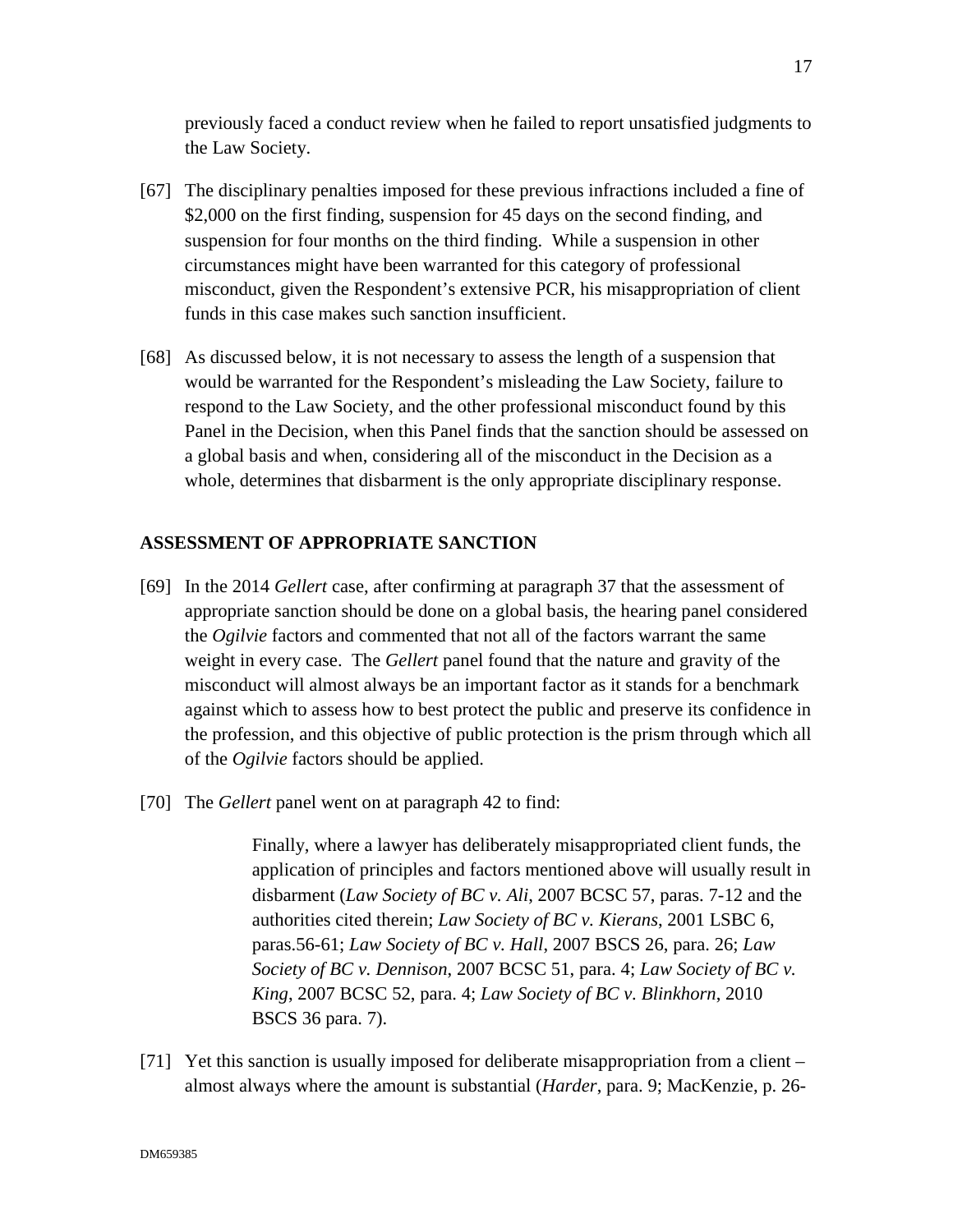1) because in such cases disbarment is usually the only means of fulfilling the goal of the protecting the public and preserving public confidence in the legal profession. Deliberate misappropriation of funds is among the very most serious betrayals of a client's trust and constitutes gross dishonesty. Disbarment absolutely ensures no further recurrence of such conduct on the part of the lawyer. It also promotes general deterrence (*McGuire v. Law Society of BC*, 2007 BCCA 442, para. 15; *Goulding*, para. 17; *Harder*, para. 57). And disbarring a lawyer who has deliberately misappropriated client funds is usually the only way to maintain public confidence in the legal profession.

- [72] The Respondent did not appear at the hearing and did not reply to the Notice to Admit. There are no rare and extraordinary mitigating factors in evidence that could possibly lead the Panel to any other conclusion but disbarment. The Panel finds that disbarment is the only disciplinary action that could unquestionably protect the public from future acts of serious professional misconduct by this Respondent.
- [73] Although the result is that the Other Professional Misconduct could be perceived by the public and the profession to be gratuitous misconduct, we find that the concept of global discipline is entirely appropriate in this case because the ultimate penalty of disbarment ensures that the public will be protected in future from other misconduct from the Respondent. Were it not for disbarment, the Panel would give greater weight to considering the possible discipline measures for all of the acts of professional misconduct on a cumulative basis.

### **SEALING ORDER**

- [74] At the conclusion of the hearing in this matter, counsel for the Law Society made an oral application for a non-disclosure and sealing Order pursuant to the Law Society Rules for the purpose of preventing third party access to solicitor-client confidential information. The application is to have certain exhibits redacted or anonymized before disclosure to members of the public. These exhibits consist of:
	- (a) Exhibit 1: the Notice to Admit;
	- (b) Exhibit 2: the citation issued May 26, 2011;
	- (c) Exhibit 3: the affidavit of Chrysta Gejdos sworn November 13, 2013 and Exhibit "A" to that affidavit; and
	- (d) Exhibit 4: the amended citation issued July 18, 2012.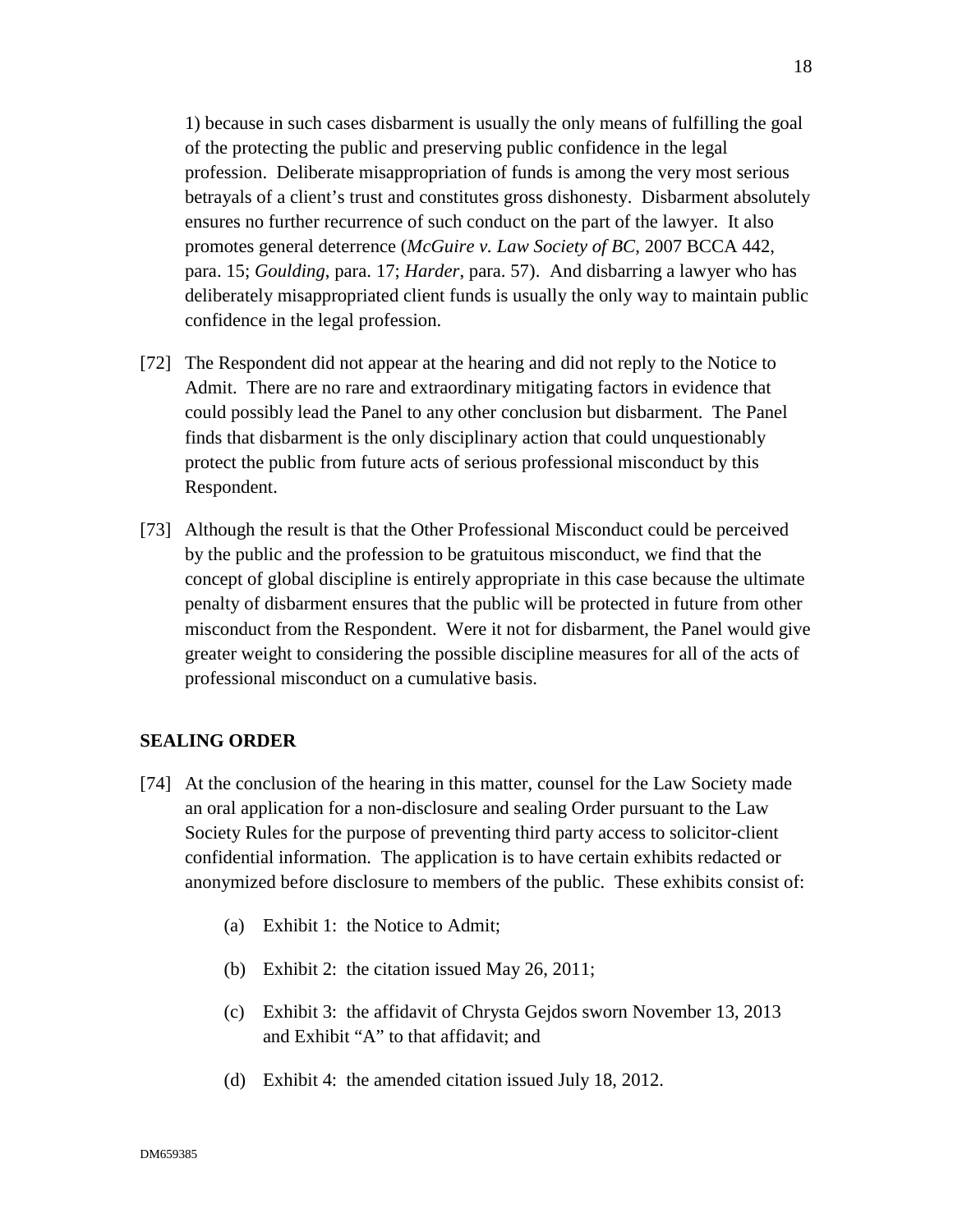- [75] Openness and transparency are necessary to build confidence in the disciplinary proceedings. Rule 5-6(1) provides that every hearing is open to the public, while Rule 5-7(2) permits any person to obtain a copy of an exhibit entered during a public portion of a hearing. However Rule 5-6(2), read in conjunction with Rule 5- 7(2), permits a panel to make an order that all or part of an exhibit filed at a public hearing not be made available to third parties to protect the interests of any person.
- [76] It is important that clients not lose the protection of solicitor-client confidentiality simply because the Law Society has relied on documents containing confidential information for the legitimate purpose of bringing disciplinary proceedings against a lawyer or former lawyer. A panel can therefore rely on Rules 5-6(2) and 5-7(2) to seal materials filed at a hearing in order to prevent client confidences from being accessible.
- [77] The Law Society submits that Exhibit 9 in these proceedings is a redacted and anonymized version of Exhibit 1, the Notice to Admit, and that Exhibit 9 could be disclosed on request instead of Exhibit 1 as Exhibit 9 does not contain client identifying information.
- [78] The Panel finds that the submissions of counsel appropriately address the issues set out above, and therefore we order that all copies of the citation issued May 26 2011, (Exhibit 2), the affidavit and exhibit A of Chrysta Gejdos sworn November 12, 2013 (Exhibit3), the amended citation dated July 18 2012 (Exhibit 4) and the citation issued May 24,2012 be redacted and client names be initialized for anonymity before release to the public because these documents contain the names of numerous clients, which generally constitute confidential information [*Code of Professional Conduct for British Columbia*, Rule 3.3-1(5(a)].
- [79] In addition, all copies of the Notice to Admit filed as Exhibit 1 should be sealed because this document makes extensive reference to client identities. However, the redacted and anonymized version of the Notice to Admit marked as Exhibit 9 in these proceedings should be available to the public instead of Exhibit 1.
- [80] In ordering that all copies of the citation, amended citation and affidavit be redacted, anonymized, and the Notice to Admit sealed, we note that a version of the citations from which the client names have been redacted is available on the Law Society's website, as is our Facts and Determination Decision.

### **COSTS**

[81] The Law Society seeks costs of \$10,530 inclusive of disbursements and counsel fees. The Law Society submits these costs are also reasonable under the tariff of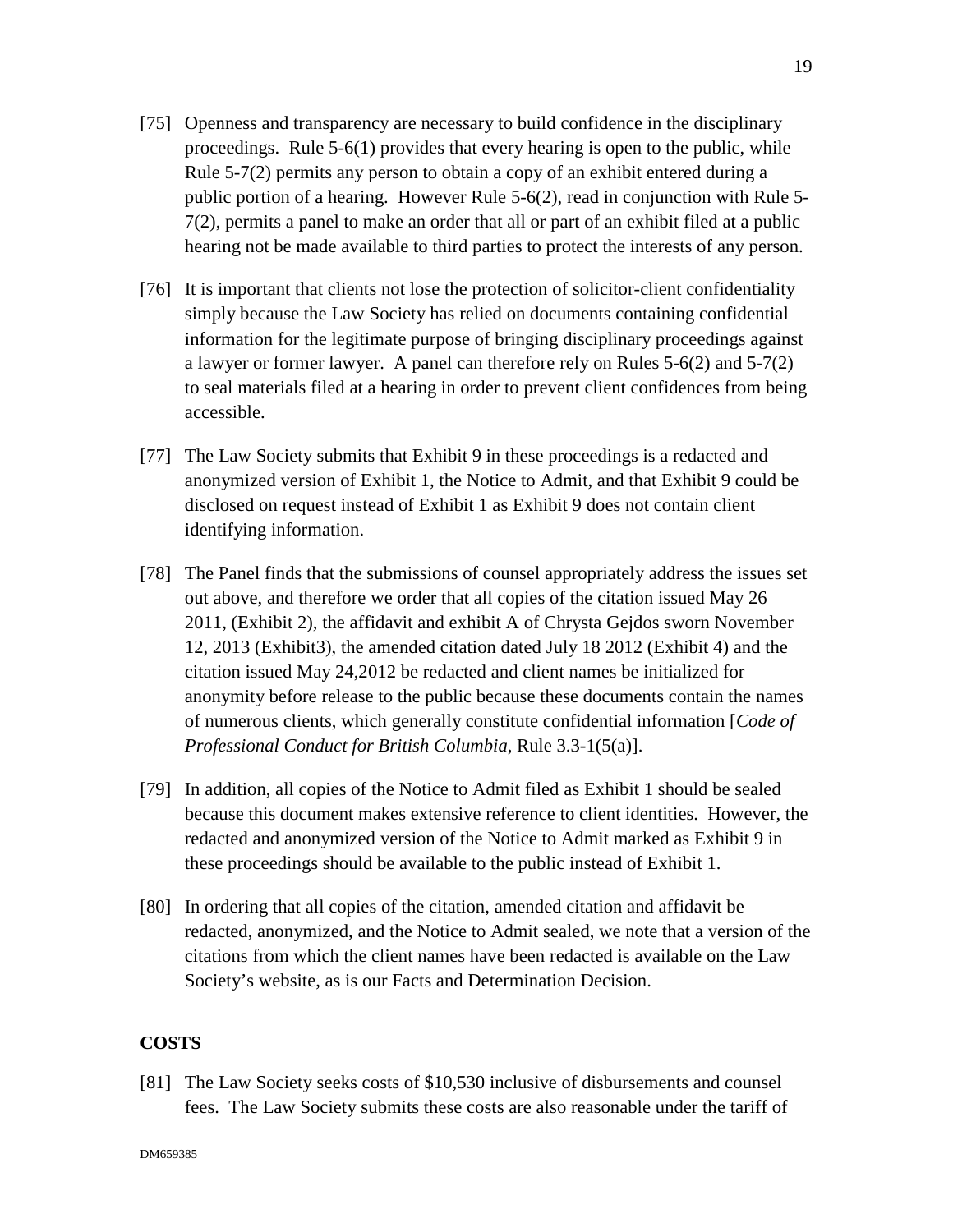costs in the Law Society Rules and in light of the factors set out in *Law Society of British Columbia v. Racette*, 2006 LSBC 29*.*

- [82] The Benchers' authority to order costs is derived from section 46 of the *Legal Profession Act* and Rule 5-9 of the Law Society Rules. The relevant parts of the applicable rule are as follows:
	- (1.1) Subject to subrule (1.2), the panel … must have regard to the tariff of costs in Schedule 4 to these Rules in calculating the costs payable by … a respondent or the Society in respect of a hearing on  $\dots$  a citation  $\dots$ .
	- (1.2) If, in the judgment of the panel … , it is reasonable and appropriate for the Society … or a respondent to recover no costs or costs in an amount other than that permitted by the tariff in Schedule 4, the panel … may so order.
	- (1.3) The cost of disbursements that are reasonably incurred may be added to costs payable under this Rule.
	- (1.4) In the tariff in Schedule 4,
		- (a) one day of hearing includes a day in which the hearing or proceeding takes 2 and one-half hours or more, and
		- (b) for a day that includes less than 2 and one-half hours of hearing, one-half the number of units applies.
- [83] *Racette* sets out, at paragraphs 13 and 14, factors relevant in determining the reasonableness of orders for costs. Those applicable in this case are:
	- (a) the seriousness of the offence;
	- (b) the financial circumstances of the Respondent;
	- (c) the total effect of the penalty, including possible fines and/or suspension;
	- (d) the extent to which the conduct of each of the parties has resulted in costs accumulating, or conversely, being saved.
- [84] While the conduct leading to disbarment is clearly very serious, we have received no evidence about the Respondent's financial circumstances, the effect of the penalty on him or how either party may have affected the accumulation of costs. In short, we are aware of no reason why the panel should exercise its discretion under